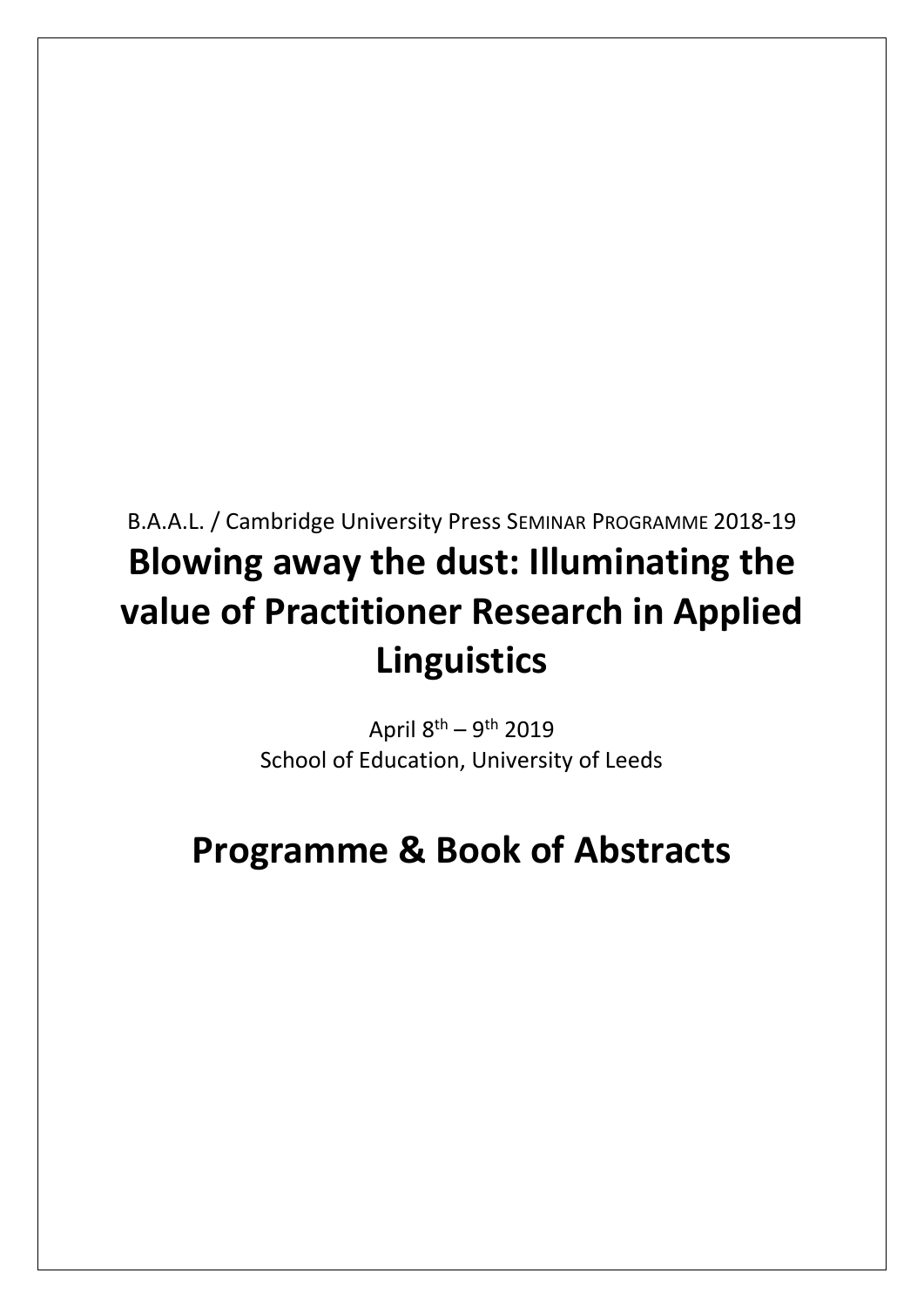

# **BAAL-Cambridge University Press Seminar Blowing away the dust:**

# **Illuminating the value of practitioner research for applied linguistics. Day 1 (Monday 8th April, 2019)**

| 9.00-9.30   | Registration             |                                                       |
|-------------|--------------------------|-------------------------------------------------------|
| 9.30-10.00  | Welcome                  | Ruth Swanwick - Director of Research, School of       |
|             |                          | Education, University of Leeds                        |
|             |                          | Sal Consoli - BAAL Executive Committee                |
| 10.15-11.00 | Plenary Speaker 1        | Teachers doing research: Reclaiming teaching,         |
|             |                          | understanding learning. (Paula Rebolledo)             |
| 11.00-11.30 | Coffee break             |                                                       |
| 11.30-12.00 | <b>Oral Presentation</b> | Teachers know their students and researchers don't:   |
|             |                          | who has the right to do research? (Sal Consoli)       |
| 12.00-12.30 | <b>Oral Presentation</b> | Assessing learner reflections: a stern test for the   |
|             |                          | principles of Exploratory Practice? (Chris Banister)  |
| 12.30-13.30 | Lunch                    |                                                       |
| 13.30-14.00 | <b>Oral Presentation</b> | Teaching English in low resourced contexts: evidence  |
|             |                          | from Cameroon. (Eric Ekembe)                          |
| 14.00-14.30 | <b>Oral Presentation</b> | Action Research for teacher autonomy: the case of     |
|             |                          | academic reading. (Carol Griffiths & Kenan Dikilitas) |
| 14.30-15.00 | <b>Oral Presentation</b> | Developing new scholarly practices in an<br>EAP       |
|             |                          | environment. (Sara Montgomery & Angela Hulme)         |
| 15.00-16.00 | Poster                   | Hamdan Alzahrani; Yasmin Dar; Michael Hepworth;       |
|             | Presentations + tea      | Yoshitaka Kato; Sophie Liggins; Marwa Massood; Elena  |
|             |                          | Ončevska Ager; Assia Slimani-Rolls                    |
| 16.00-16.30 | Rapporteurs'             | Lou Harvey & Martin Wedell                            |
|             | reportage                |                                                       |
| $17.00 -$   | Conference dinner        | ** Separate cost - Booking essential<br>$***$         |

### **Day 2 (Tuesday 9th April, 2019)**

| 9.30-10.00  | Registration             |                                                                                                                      |  |
|-------------|--------------------------|----------------------------------------------------------------------------------------------------------------------|--|
| 10.00-10.45 | Plenary Speaker 2        | Strengthening the ecological nature of practitioner                                                                  |  |
|             |                          | research: An Argentinian experience. (Dario Banegas)                                                                 |  |
| 10.45-11.15 | Coffee break             |                                                                                                                      |  |
| 11.15-11.45 | <b>Oral Presentation</b> | Empowering Teachers: Implications of Creating a 3D<br>Vignette as a Reflective Practice for CPD (Samiah<br>Ghounaim) |  |
| 11.45-12.15 | <b>Oral Presentation</b> | Teacher research: misgivings and reservations. (Angi<br>Malderez)                                                    |  |
| 12.15-12.45 | <b>Oral Presentation</b> | <b>Exploratory Practice: seeking and practising inclusivity</b><br>in an MFL language classroom. (Anna Costantino)   |  |
| 12.45-14.00 | Lunch                    |                                                                                                                      |  |
| 14.00-15.30 | Round Table              | Loreto Aliaga, Laura Grassick, Judith Hanks, Harry<br>Kuchah Kuchah                                                  |  |
| 15.30-16.00 | Tea                      |                                                                                                                      |  |
| 16.00-16.30 | Final words              | Martin Wedell & Lou Harvey                                                                                           |  |
| 16.30-17.00 | Closing ceremony         | What next?                                                                                                           |  |



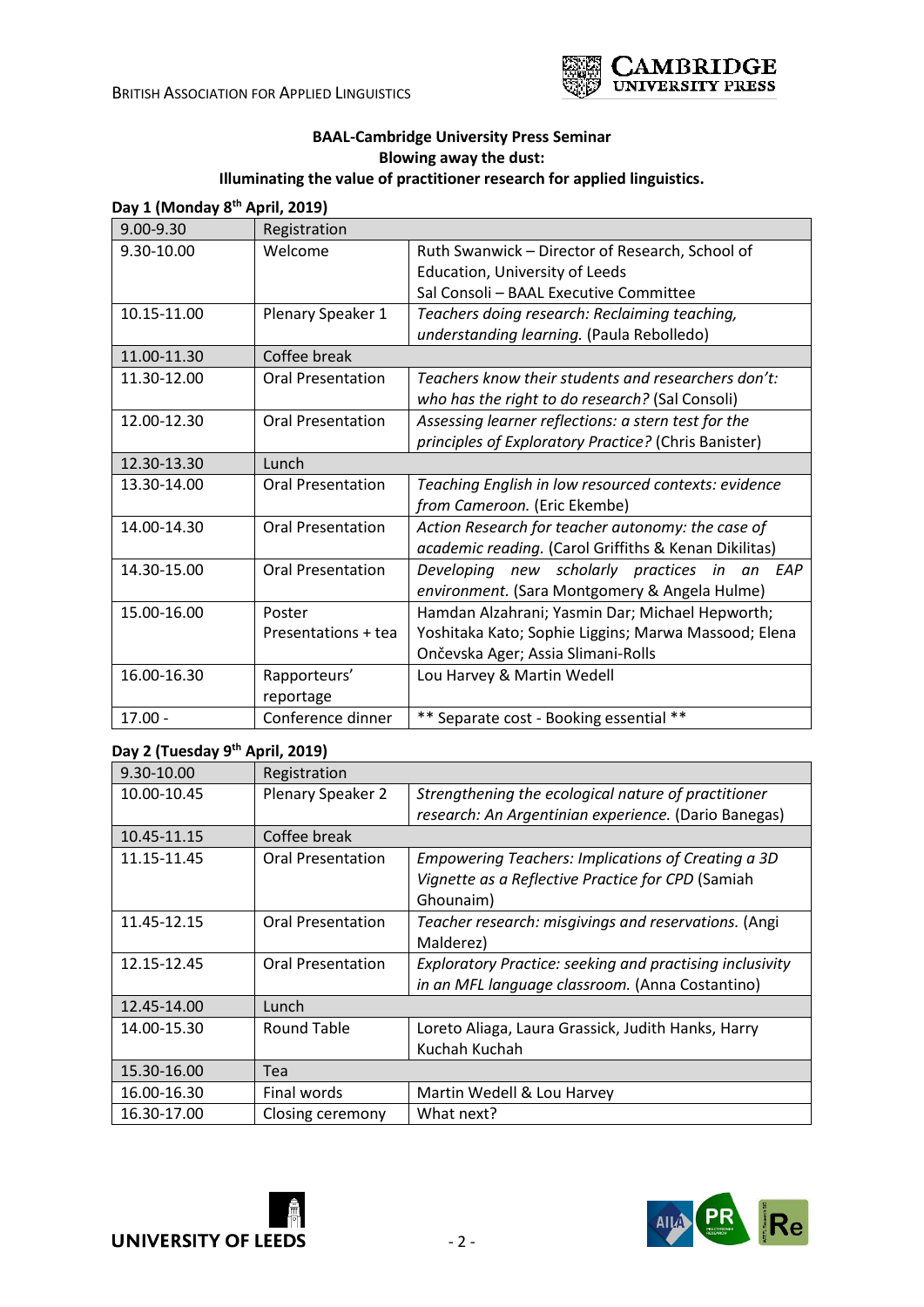

# Poster presentations

- Hamdan Alzahrani: A contextually appropriate version of teacher research: What could it offer from teacher perspective?
- Yasmin Dar: The value of fully inclusive Exploratory Practice research in a pre sessional language classroom.
- Michael Hepworth: Professional Identity Development in TESOL: Dialogic, Multimodal Participation in Online Spaces
- Yoshitaka Kato: Learner-Initiated Exploratory Practice: Is It Feasible in Japan?
- Sophie Liggins: Heritage language development and maintenance in secondary school aged students in England
- Marwa Massood: Analyzing the Learning Outcomes of Mixed-Ability Grouping in Comparison with Other Grouping Strategies
- Elena Ončevska Ager: Judgementoring: The elephant in the teacher education room
- Assia Slimani-Rolls: Negotiating professional identity through teacher engagement with Exploratory Practice



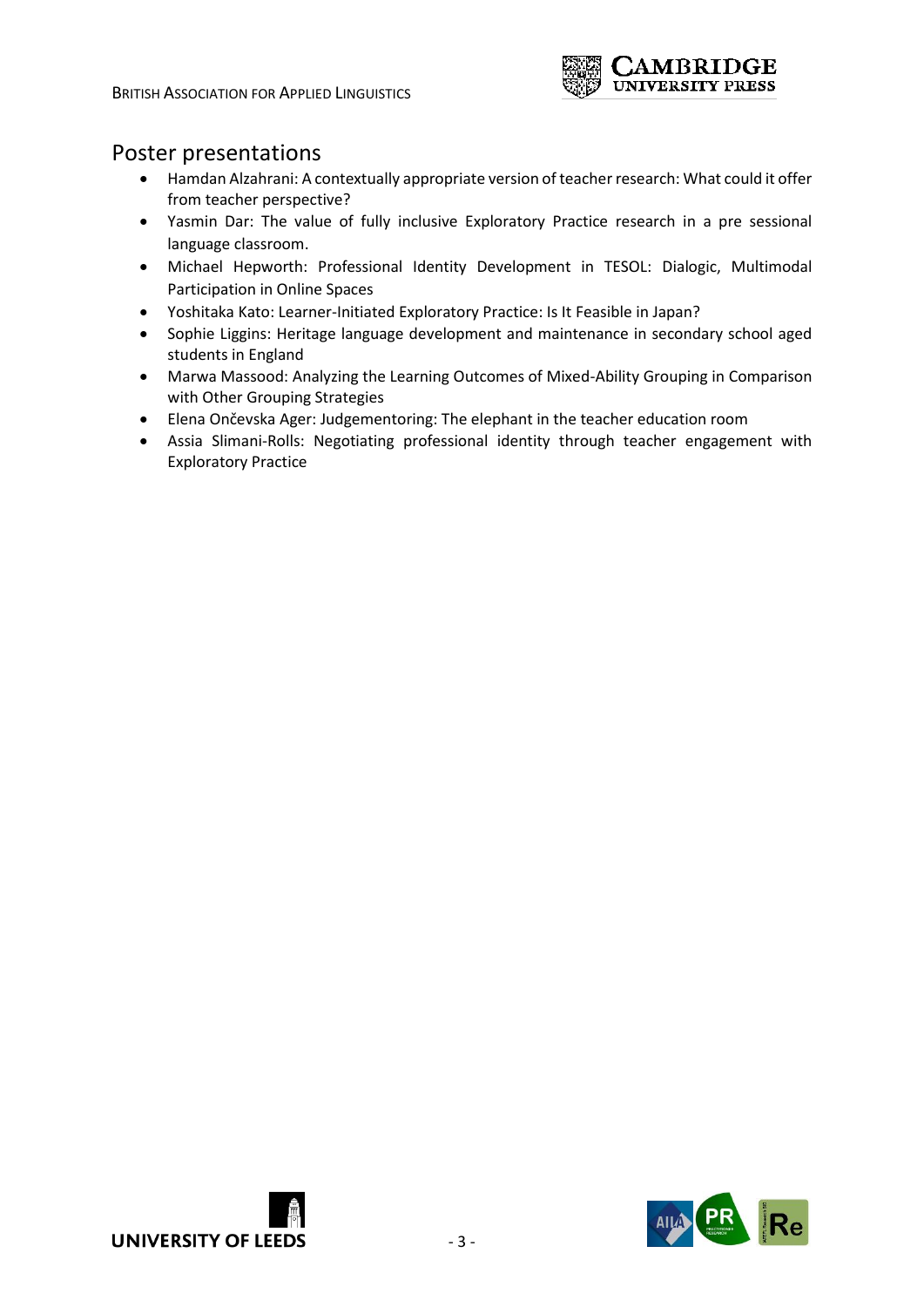

# Plenary session 1

### **Paula Rebolledo**

RICELT, Chile

# **Teachers doing research: Reclaiming teaching, understanding learning**

### **Abstract:**

Teacher research has become increasingly popular in recent years since it has been viewed as a transformative way to promote teachers' professional development and as an inclusive approach to subdue the theory/practice divide. Moreover, the teacher as a researcher movement claims one of its ultimate goals is empowerment.

In this talk, I would like to focus on the empowering effects of teacher research. To do this, I will draw on my experience in the Champion Teachers programme to illustrate how exploratory action research, the approached used, has allowed teachers to improve their confidence, increase their levels of awareness, build better relationships with their learners, ultimately developing perceptions of empowerment manifested in feelings of improvement of their professional status, autonomy and informed decision-making.

Additionally, I will look at the emancipatory nature of teacher research. By calling teachers to question their teaching and their students learning, I will look at ways in which teacher research encourages teachers to perform revolutionary acts where they become uncompliant with established educational norms and question the structures which control them and negate their professional freedom.

#### **Biodata:**

Paula Rebolledo has 21 years of teaching experience and has taught at primary, secondary, undergraduate and postgraduate levels and in INSETT programmes. She currently teaches at MA level and works as a researcher, consultant and teacher educator. She was the coordinator of teacher education at the Ministry of Education in Chile and for the past 6 years, she has been mentoring teacher-research initiatives such as the Champion Teachers programme, the APTIS Action Research Award Scheme both funded by the British Council and the Laureate Action Research Scheme funded by Laureate Languages. Her research interests include teaching young learners, teacher education, professional development and teacher-research. She co-authored with Richard Smith *A Handbook for Exploratory Action Research* and co-edited the Champion Teachers Chile and Peru *Stories of Exploratory Action Research*. She is the co-founder of RICELT, the Chilean network of researchers in ELT.

[prebolledoc@ricelt.cl](mailto:prebolledoc@ricelt.cl)



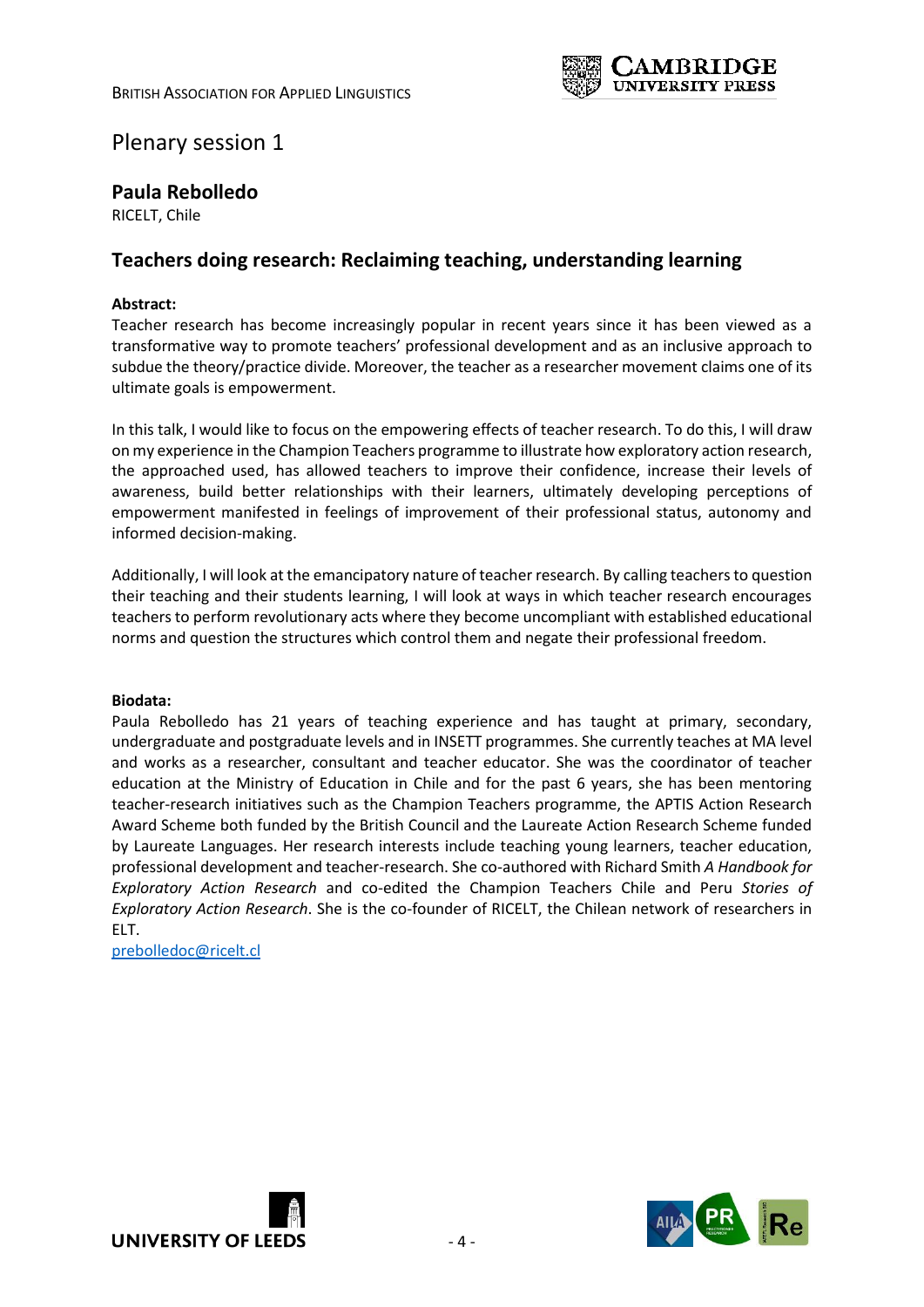

# Plenary session 2

### **Darío Luis Banegas**

University of Warwick, UK; Ministerio de Educación del Chubut, Argentina

# **Strengthening the ecological nature of practitioner research: An Argentinian experience**

### **Abstract**

When is the value of practitioner research enhanced in applied linguistics? Certainly when (1) research outcomes enrich the context in which the research originated, and (2) lessons learnt are shared locally and regionally. In this talk I will reflect on the value of practitioner research in English language teaching drawing on a study which brought together three teacher education institutions, a journal, and a teacher association. Carried out in Argentina, this study aimed at (1) enhancing studentteachers' motivation and English language proficiency through collaborative writing, and (2) supporting teacher educators' professional development by engaging everyone in writing for publication. I will summarise the study research framework and conclusions.

In this talk I will concentrate on the ecological nature of our study, that is, how data collection emerged from the teaching and learning processes and how teaching, learning, and research acted in synergy. I will also discuss the sharing side of the experience, from presenting at conferences to writing for publication. Together we will think of ways in which colleagues, students, and policy makers can value practitioner research. I will underline the importance of learning about and doing research in initial English language teacher education.

#### **Biodata:**

Darío Luis Banegas is a teacher educator and curriculum developer with the Ministry of Education in Chubut, Argentina. He leads modules on linguistics, ELT research, and ELT didactics at initial teacher education programmes. He is also an associate fellow with the University of Warwick. Darío is the editor of the Argentinian Journal of Applied Linguistics, and through workshops he promotes teacher research in Latin America. Darío is a leading researcher involved in the Hornby Trust project 'Decentring ELT' which aims at empowering teacher associations in the developing world to generate contextually appropriate principles and practices in language education.

[D.Banegas@warwick.ac.uk](mailto:D.Banegas@warwick.ac.uk)



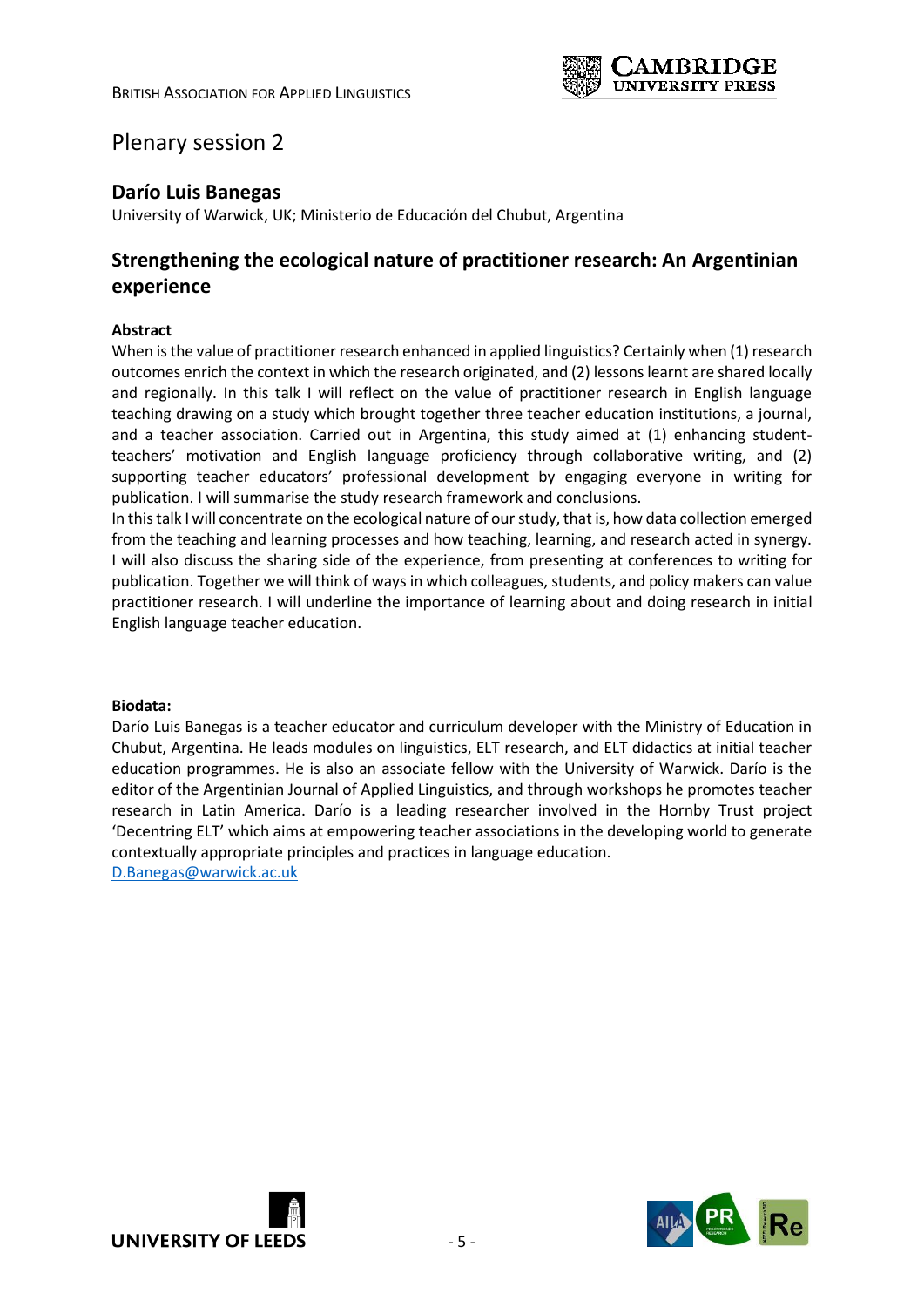

# Oral presentations

### **Sal Consoli**

University of Warwick, UK

# **Teachers know their students and researchers don't: who has the right to do research?**

### **Abstract**

Whilst Practitioner research has gained momentum, guidance is required for teachers who wish to research their own classrooms or for academics who support teachers in such endeavours. I would like to report on a study of 6 international students who joined a pre-sessional programme before commencing a postgraduate course in the UK. Initially, I was their pre-sessional teacher, and during this programme I adopted *Exploratory Practice* to investigate their motivation to study and live in the UK. At the end of this programme, I followed them throughout their postgraduate year, this time, as a researcher who organised several rounds of semi-structured interviews. Having worn the teacher and researcher hats, I wish to draw upon this experience to raise and

answer questions such as *what research agency does a teacher have? How is such agency exercised in praxis? Who benefits from practitioner research? What ethical dilemmas might one face?* 

I will argue that, as teachers, we are well-placed to conduct research with our own students, showing how teacher-research done *within* one's educational context can illuminate phenomena that an 'external' researcher may not see. However, we can benefit from tools and perspectives from academic research to support us in our inquiries.

### **Biodata**

Sal Consoli is a PhD candidate in Applied Linguistics at the University of Warwick. He researches motivational psychology applied to TESOL classroom practice with a focus on English for Academic Purposes and Higher Education. His research sits within the epistemological and methodological traditions of narrative inquiry and practitioner research.

[s.consoli@warwick.ac.uk](mailto:s.consoli@warwick.ac.uk)



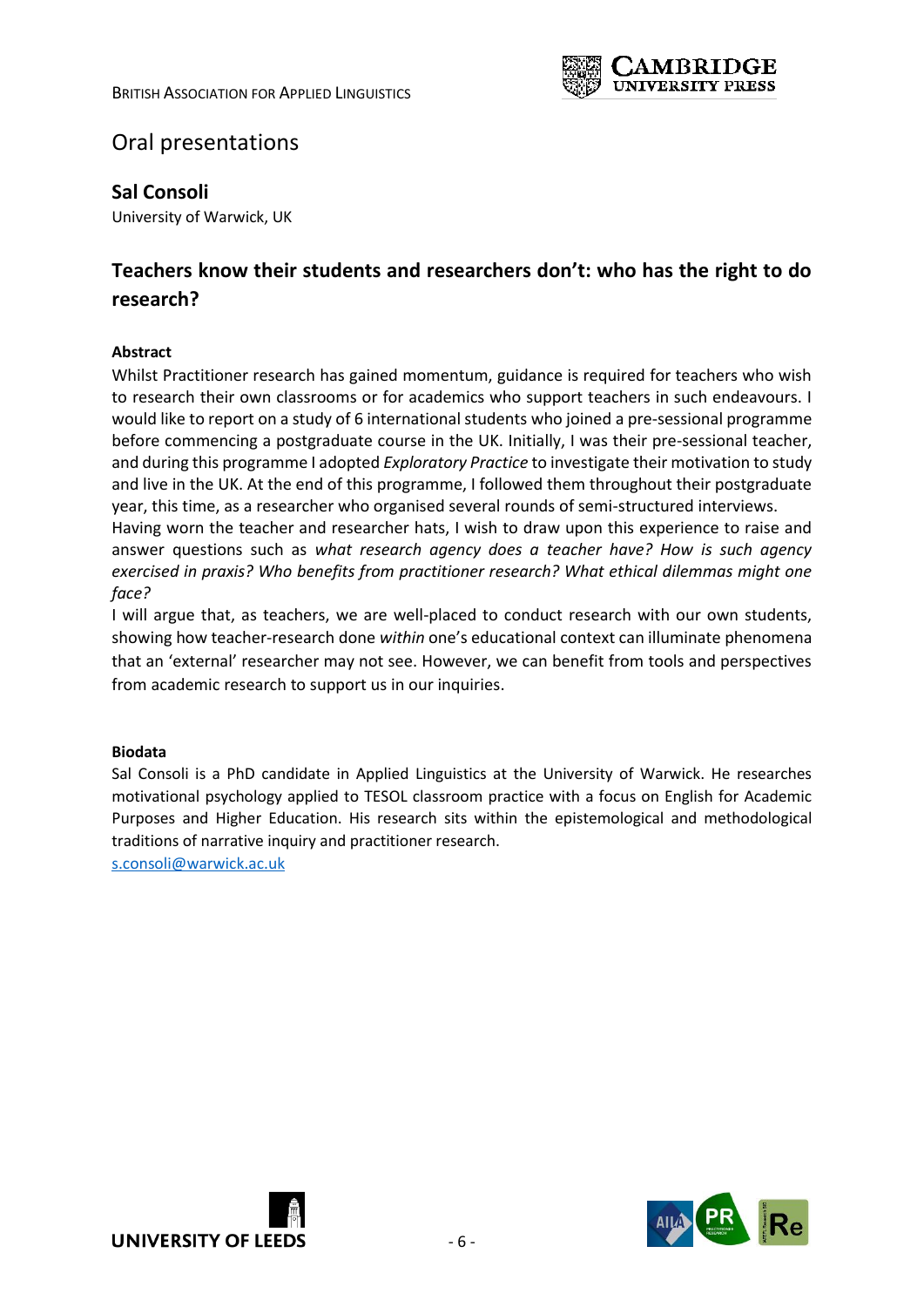

### **Chris Banister**

Regent's University London, UK

# **Assessing learner reflections: a stern test for the principles of Exploratory Practice?**

### **Abstract**

In recent years Exploratory Practice (EP) has established itself as a popular form of Practitioner Research (PR) in the field of English for Academic Purposes (EAP) (Hanks 2017). EP encourages 'puzzling', striving to better understand complex aspects of teaching and learning, in order to boost classroom quality of life (Allwright & Hanks 2009).

In this talk, I share my experiences of adopting EP principles as an epistemological approach to work collaboratively and inclusively with my undergraduate EAP learners in the UK. First, I outline the trajectory of our PR journey across three phases: 1) teacher-initiated puzzling 2) scaffolding of learnerinitiated puzzling 3) combining EAP assessment (reflective writing) and learner-initiated puzzling. The main part of my presentation then focuses more closely on this third phase to discuss an ongoing research project: 'Why is assessing EAP learners' reflective reports proving a stern test for the principles of EP?' I describe the confluence of teaching, learning and research which my learners and I are navigating, alongside the challenges we face together. Finally, I reflect upon the unique value of EP, in the process unpacking my sustained engagement with this form of PR and detailing its transformative impact upon my practitioner-researcher identity, agency and beliefs.

Allwright, D. & Hanks, J. (2009). *The developing language learner: An introduction to exploratory practice.* Basingstoke, UK: Palgrave Macmillan. https://doi.org/10.1057/9780230233690.

Hanks, J. (2017). *Exploratory practice in language teaching: Puzzling about principles and practices.* London, UK: Palgrave Macmillan. https://doi.org/10.1057/978-1-137-45344-0.

### **Biodata**

Chris Banister is Senior Lecturer in English for Academic Purposes at Regent's University London. He holds an MA TESOL from UCL Institute of Education and his current research interests include peer feedback and lists of academic vocabulary. Chris is a committee member of IATEFL Research Special Interest Group.

[banisterc@regents.ac.uk](mailto:banisterc@regents.ac.uk)



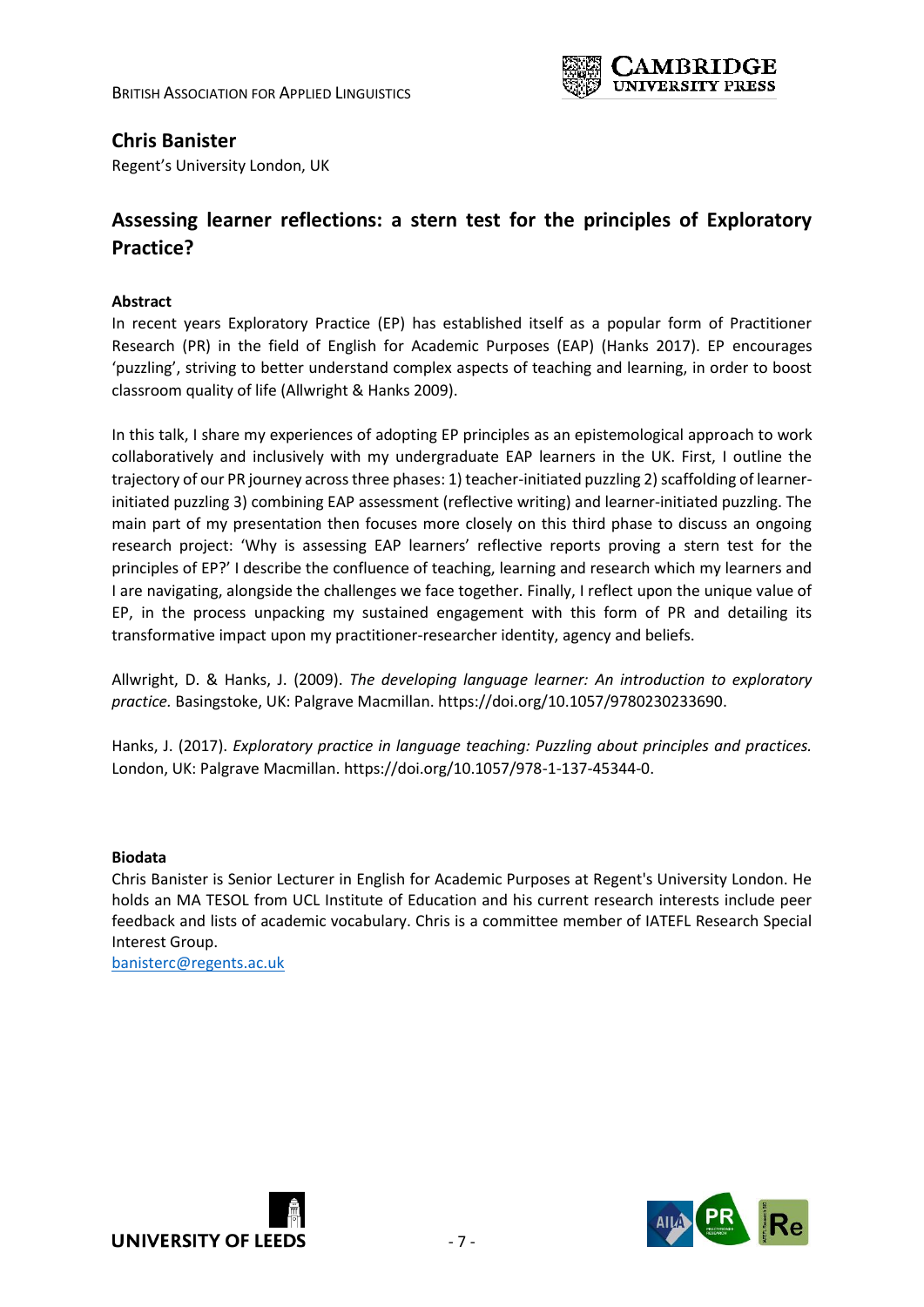

### **Eric Ekembe**

ENS Yaounde, Cameroon

### **Teaching English in Low Resourced Contexts: Evidence from Cameroon Abstract**

The literature in ELT today suggests a number of challenges in teaching English in low resource contexts with a lot of proposals for rendering work in such contexts appropriately situated. The literature relating to this suggests a variety of classroom activities and narratives from practitioners' experiences that have yielded positive benefits to learners. A constantly neglected dimension is how teacher research can inform policy and orientate practice to meet the constantly changing learners' needs. Equally, the role of teacher associations in such circumstances seems not to have been identified as a major agent in the ELT policy innovation processes. This paper draws evidence from teacher research and teacher development activities and the CAMELTA Research Group orientated by the IATEFL teacher research project initiated in Cameroon to explore how Cameroonian teachers coconstruct ideas that can equip them with the skills necessary to navigate the challenges of their contexts. The paper explains how the research dimension of the CAMELTA Research Group has engaged teacher education colleges in Cameroon to start reflecting on locally responsive training packages for pre-service teachers. The Training- policy-practice cycle is reviewed as the implication of the teacher research and teacher association practices in low resourced context.

#### **Biodata**

Eric Ekembe teaches English Language to secondary and university students in Cameroon. He trains pre-service teachers at the Higher Teacher Training College Yaounde in Cameroon and runs a teacher development association- The CAMELTA Research Group. His research interest centres on postcolonial discourse in ELT and the dynamics of teacher development. [eric.ekembe@yahoo.com](mailto:eric.ekembe@yahoo.com)



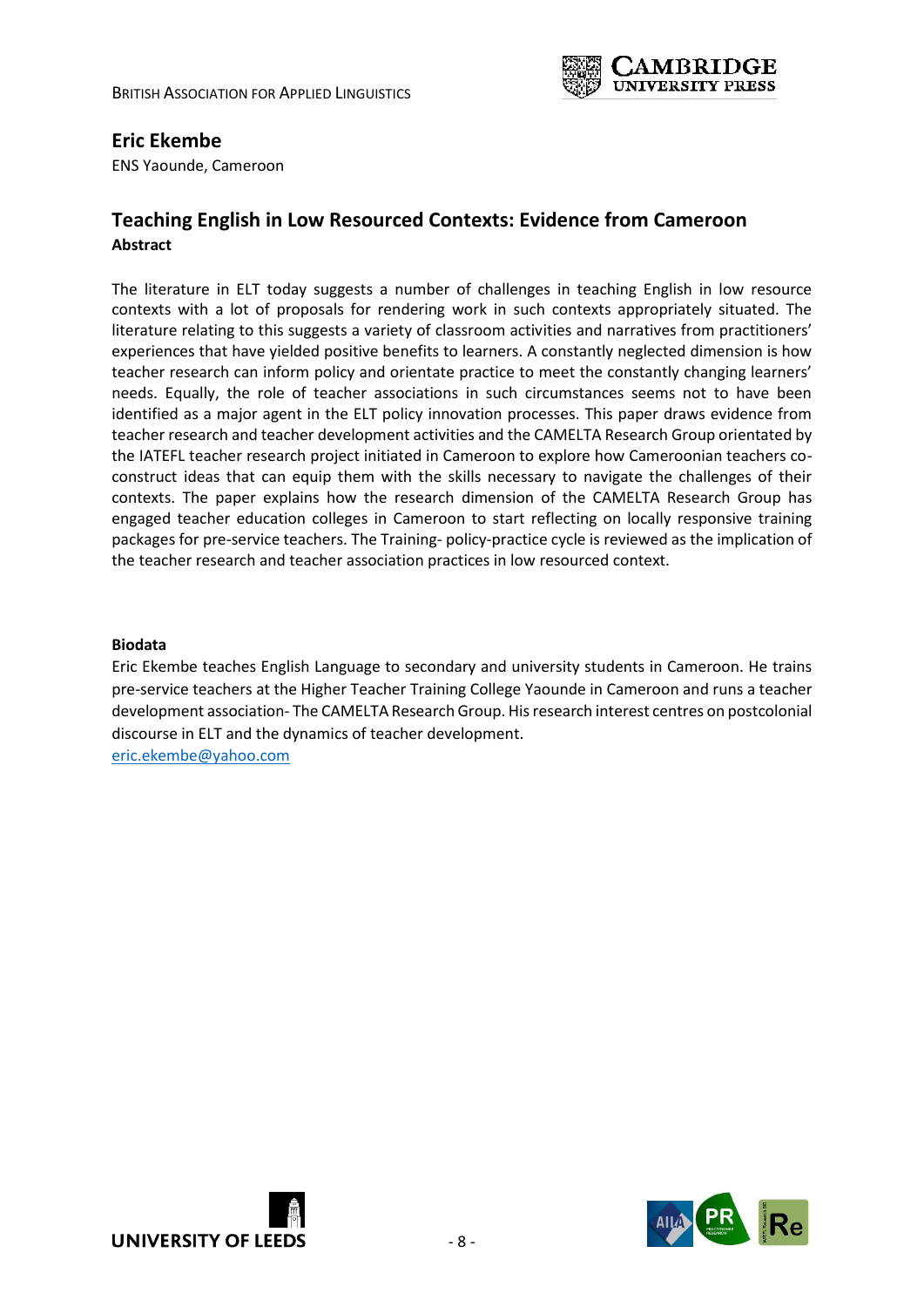BRITISH ASSOCIATION FOR APPLIED LINGUISTICS



# **Carol Griffiths & Kenan Dikilitas**

Carol Griffits – University of Leeds, UK Kenan Dikilitas - Bahçeşehir Üniversity, Turkey

### **Action research for teacher autonomy: the case of academic reading Abstract**

Action research is becoming increasingly recognised as a means for teachers to develop autonomy in the language classroom. This talk will first of all define both action research and the concept of teacher autonomy. In order to exemplify how action research can contribute to autonomy, a study will be described which explored an area with which students were observed to be struggling: high level academic reading. A class of PhD students (N=16) in a Turkish university was asked to identify the difficulties they experienced when reading for their assignments and theses. They listed a number of challenges (n=74) which were then grouped around 11 themes and written into a Likert-type questionnaire. Students were also asked to list strategies used to deal with these difficulties. They suggested 72 strategies which were then divided into 13 thematic groups. The strategies were discussed by the class to allow the students to benefit from each other's ideas. By engaging the students in reflecting on the challenges and strategies in academic reading, both the teacher and the students increased their sense of autonomy by raising awareness into reading processes.

#### **Biodata**

Dr Carol Griffiths has been a teacher, manager and teacher trainer of ELT for many years. She has taught in New Zealand, Indonesia, Japan, China, North Korea and UK. She has presented at numerous conferences and published widely. Learner issues and teacher education are her major areas of research interest.

[Carolgriffiths5@gmail.com](mailto:Carolgriffiths5@gmail.com)

Kenan Dikilitaş is an Associate Professor at department of ELT at Bahçeşehir University. His research interests include language teacher education, qualitative research and bilingual teaching in classroom setting. He is currently the joint coordinator of IATEFL ReSIG. [kenandikilitas@gmail.com](mailto:kenandikilitas@gmail.com)



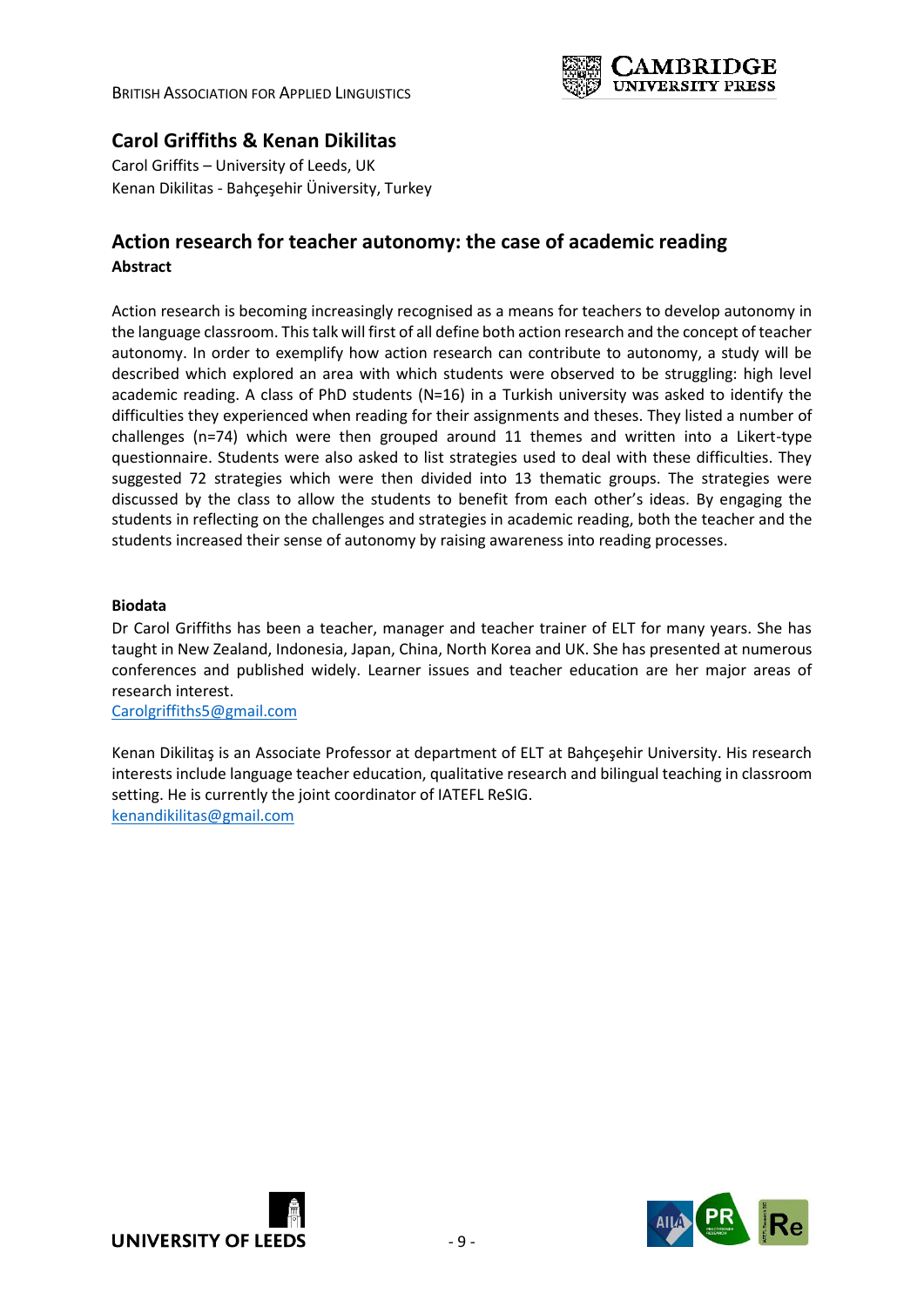

# **Sara Montgomery & Angela Hulme**

University of Leeds, UK

## **Developing new scholarly practices in an EAP environment. Abstract**

Over the last three years, EAP practitioners at the Language Centre, University of Leeds, have been encouraged to participate in scholarly activity. Previously, teachers' focus was on the practicalities of teaching, but there has been a move towards a more evidence-based approach, informed by both scholarship and the theory that we are uniquely placed to challenge "EAP theories and ideologies that are not resonant with reality, praxis and experience" (Ding and Bruce, 2017, p.165).

As EAP practitioners, the opportunity to engage in scholarship has added a new dimension to our roles. The process of scholarship mirrors the student experience, encouraging a shift in our identities from teacher to scholar. Perhaps most importantly our pedagogy has been enhanced by our scholarship experience.

Our two scholarship projects have involved collaborative research working with academic departments at the University of Leeds, namely the School of Fine Art, History of Art and Cultural Studies, and Leeds University Business School. Investigating respectively: student writing and principles underpinning course design. In this presentation we would like to discuss our experiences as novice EAP scholars, and the opportunities afforded by our collaboration with subject specialists. We hope to show the benefits of blowing away the dust.

Ding, A and Bruce, I. 2017. *The English for Academic Purposes practitioner: operating on the edge of academia*. [Online]. [no place]: Palgrave and Macmillan. [Accessed: 1 February 2019]. Available from: https://www.dawsonera.com/abstract/9783319597379

#### **Biodata**

Sara Montgomery and Angela Hulme are teaching fellows in the Language Centre at the University of Leeds. Both teach on a range of courses from pre-UG to PG level and also engage in course design, course management, and scholarship.

s.montgomery@leeds.ac.uk [a.l.hulme@leeds.ac.uk](mailto:a.l.hulme@leeds.ac.uk)



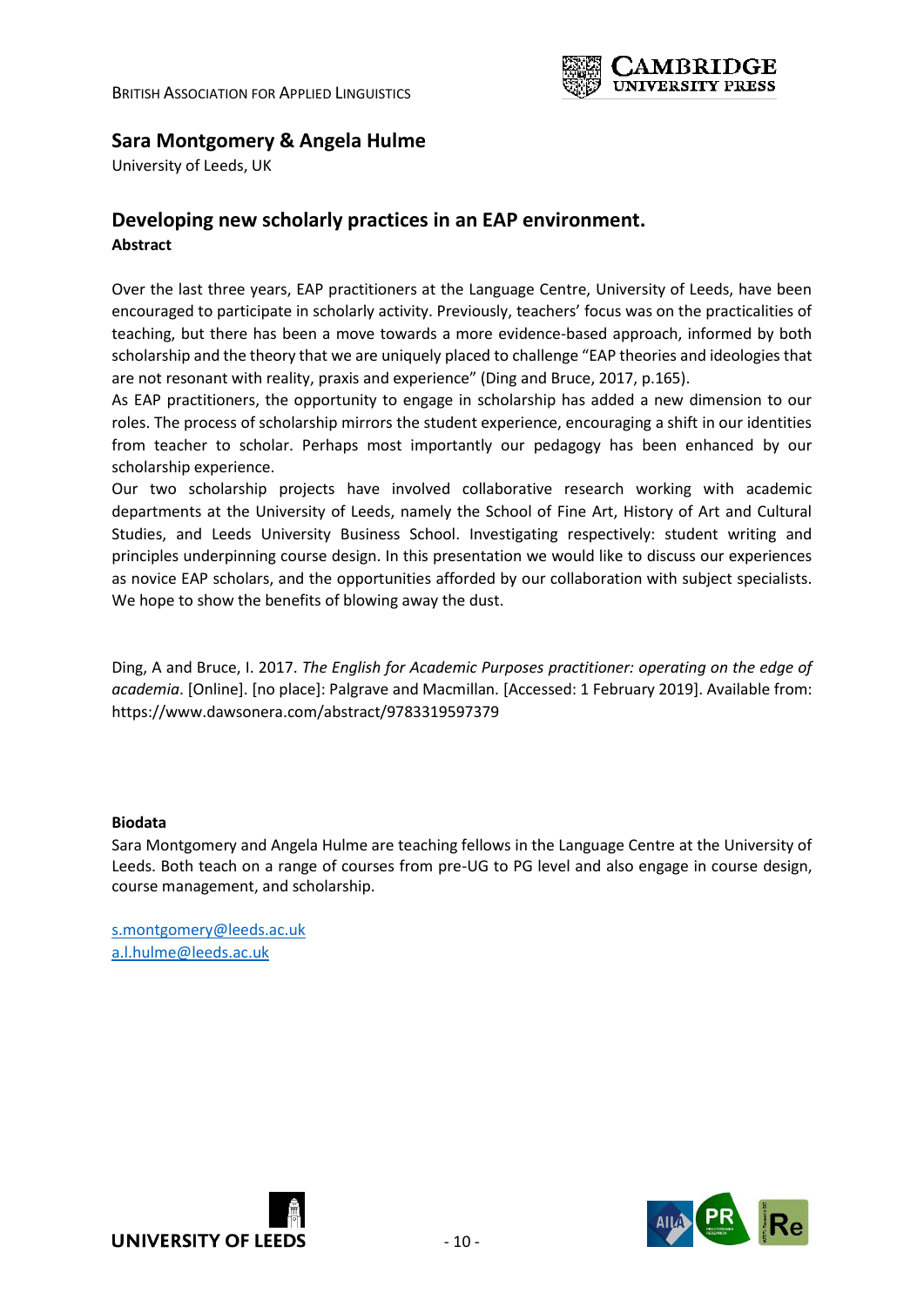

## **Samiah Ghounaim**

University of Warwick, UK

# **Empowering Teachers: Implications of Creating a 3D Vignette as a Reflective Practice for CPD**

### **Abstract**

This presentation is part of an ongoing PhD dissertation on designing innovative reflective practices for intercultural training for educators. This research is significant because it places the emphasis on the value of practitioners in research. As a language teacher myself, my colleagues and I specifically focused on the increasing need for intercultural training for foreign language teachers due to the continuous challenges we face in our diverse classrooms. First, the structure of a 3D-vignette, its intended purposes, and co-construction will be elaborated on. Participants designed a personal incident into a 3D-vignette where each vignette dimension viewed the same incident from a totally different perspective. Then, the results and the implications of having participant co-construct their personal incidents into 3D-vignettes as a reflective practice, and possible extensions for the research will be discussed in detail. This process proved itself to be an effective reflective practice where the participants were stimulated to view their incidents in a different light. Co-constructing one's own critical incidents –be it a positive experience or not– into a structured 3D vignette encouraged participants to decentralise themselves from the incidents and, thus, creating a personal reflective space where they had the opportunity to see different potential outcomes for each incident, as well as prepare for the reflective discussion of their vignette with their peers. This provides implications for future developments in reflective writing practices and possibilities for educators' continuous professional development (CPD) and empowerment.

### **Biodata**

Samiah Ghounaim is a lecturer at King Saud Bin Abdulaziz University, an Intercultural Awareness workshop facilitator, and a PhD candidate at the University of Warwick. Her research is on Reflective Practice and its great potential for Intercultural Awareness and Intercultural Competence Training for language teachers in Saudi Arabia.

[s.ghounaim@warwick.ac.uk](mailto:S.GHOUNAIM@WARWICK.AC.UK)



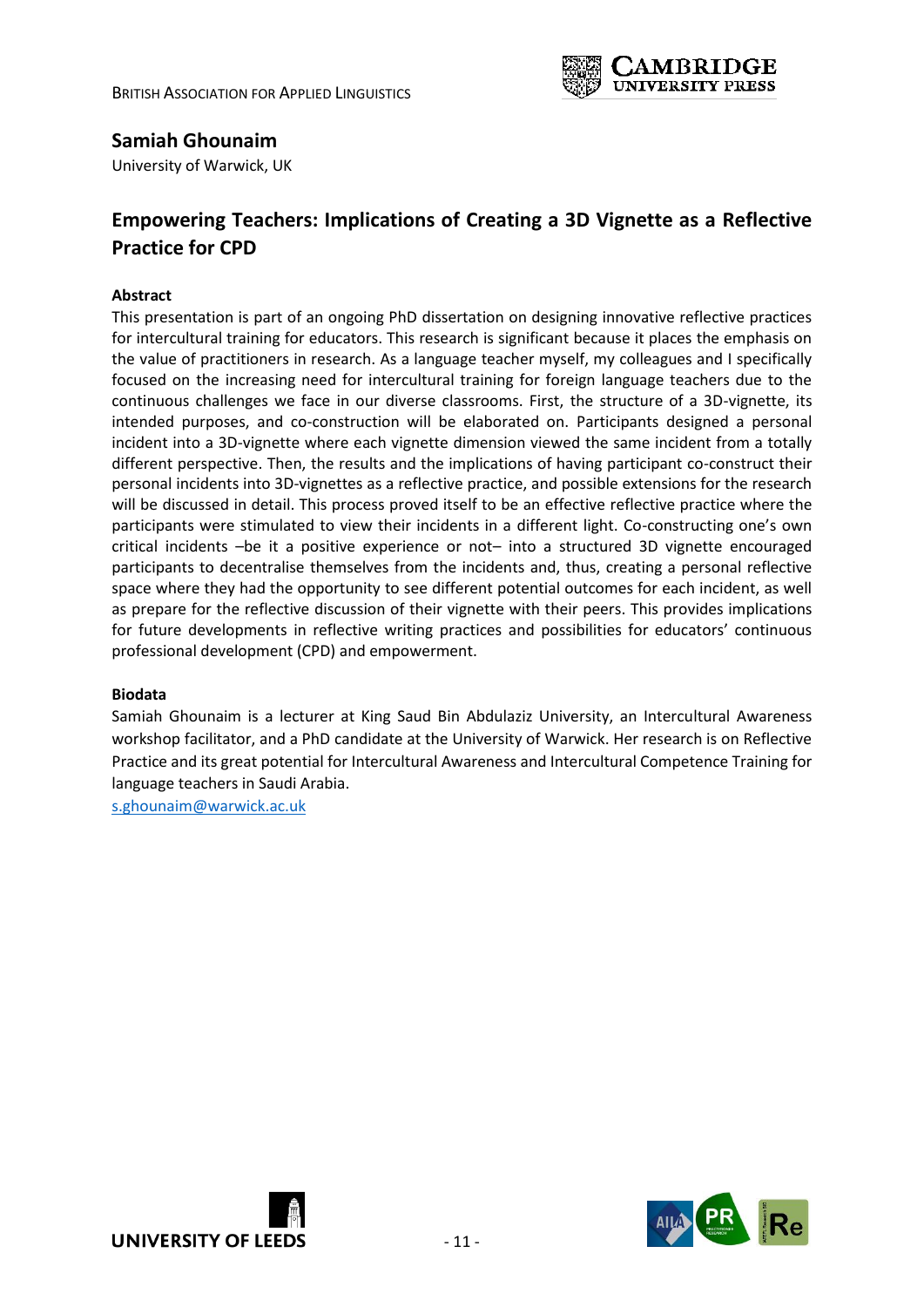

# **Angi Malderez Teacher Research: misgivings and reservations**

#### **Abstract:**

In the 1980s, after more than a decade of teaching English, I was a keen participant in the TDTR (Teachers Develop, Teachers Research) conferences available at the time. It was an exciting and empowering time. Life moved on, and both in my professional practice and in various forms of r/Research, my focus morphed into a primary concern with the learning of teachers and the practices I and others might employ to support this learning.

Although TR was an important stepping-stone for me personally, and I believe it to be 'A Good Thing', I propose in this talk to share some personal misgivings and reservations with the current wave of TR. I will consider the 'what', 'why', 'where', 'when', and 'who', and pose questions that I believe the TR community might usefully address.

#### **Biodata:**

Angi is an Honorary Senior Fellow of The University of Leeds, UK, and an independent education consultant. After a long period as an EFL teacher and materials writer, she now works principally in the areas of supporting teacher learning and mentoring. She has worked in initial preparation and inservice teacher support programmes for more than three decades in many parts of the world. Her main research interests currently relate to the development of contextually appropriate practices and processes for supporting teacher learning, through a more informed understanding of what it is teachers need to know and how they come to know it. She was co-director (University of Leeds) of the *Becoming a Teacher* research project (2003-2009), and consultant on the *Modes of Mentoring and Coaching* (2010-12) and *Mentoring and Coaching in Further Education* (2013-2014) research projects. Some of her publications include:

Hobson, A.J. & Malderez, A. (2013) Judgementoring and other threats to realizing the potential of school-based mentoring in teacher education, *International Journal of Mentoring and Coaching in Education*, 2(2), 89-108.

Wedell, M. & A. Malderez (2013) *Understanding Language Classroom Contexts: the starting point for change*. London:Bloomsbury.

Hobson, A. J., Ashby, P. Malderez, A, & Tomlinson, P.D. (2009) Mentoring beginning teachers: what we know and what we don't. *Teaching and Teacher Education: An International Journal of Research and Studies*, 25(1), 207-216.

Malderez, A. Mentoring. In Richards, J. & A. Burns. Eds. (2009) *Cambridge Guide to Language Teacher Education*, NY:Cambridge University Press

Malderez, A. (2010) A case for mentoring: why (beginning )teachers and education systems need mentors. In Jean-Claude Loos et al Eds. *L'accompagnement des nouveaux enseignants*. Bruxelles:EME, pages 51-62

Malderez, A. & M. Wedell (2007) *Teaching Teachers: Processes and Practices* London: Continuum Press

Malderez, A. and C. Bodóczky (1999) *Mentor Courses*: *a resource book for trainer-trainers* Cambridge: Cambridge University Press (Winner of the Ben Warren Prize 1999) [amalderez@googlemail.com](mailto:amalderez@googlemail.com)



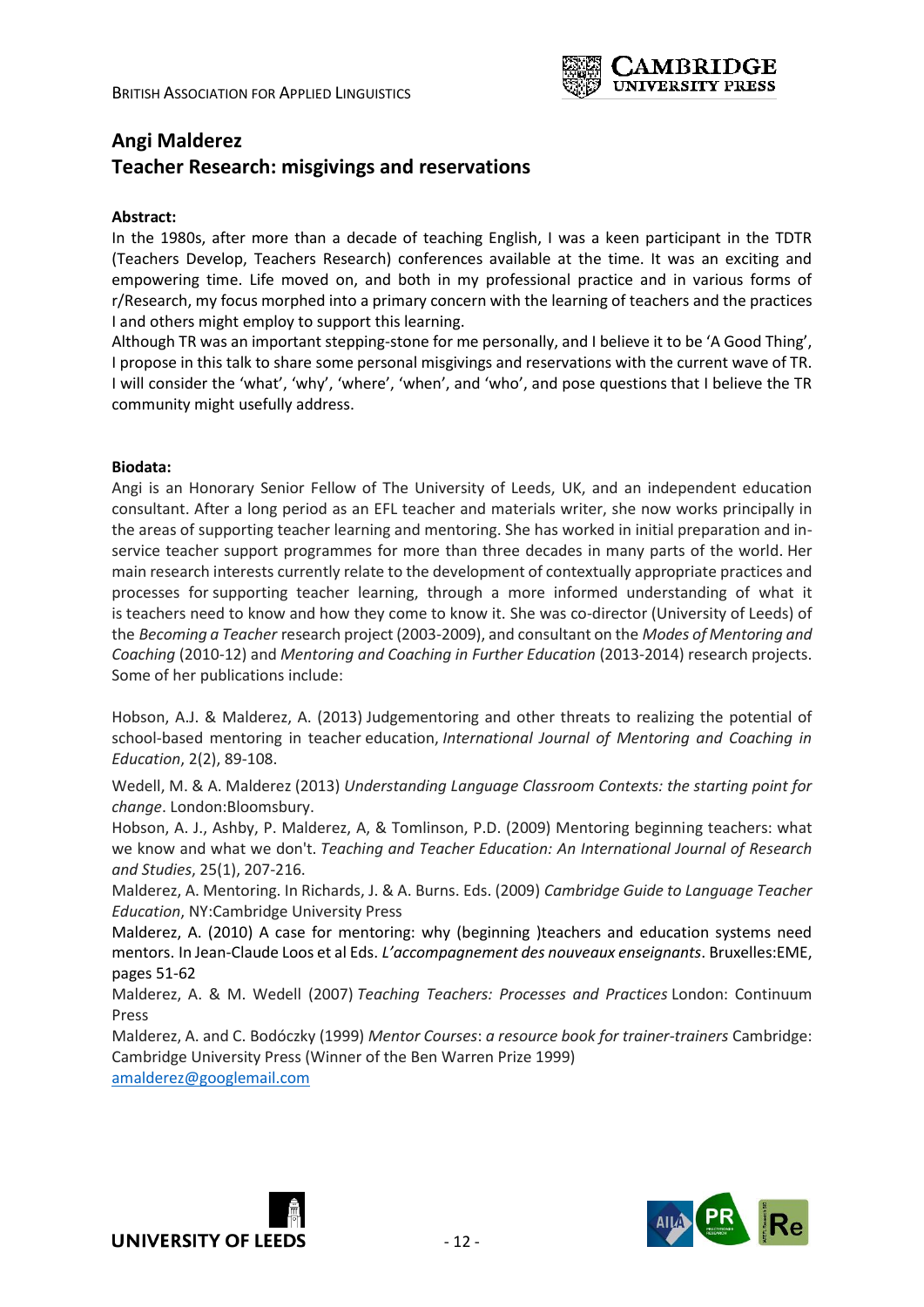

### **Anna Costantino**

University of Greenwich, UK

# **Exploratory Practice: seeking and practising inclusivity in an MFL language classroom**

### **Abstract**

Inclusivity is at the core of a number of educational policies and practices across the UK HE sector. Certainly, some of those practices seek to build collaborations between teachers and learners – as, for instance, in the Staff-Students Partnership and in the Inclusive Curriculum Framework, only to name a few. However, those are often top-down initiatives, impacting intermittently on everyday MFL classroom practices.

In this paper, I illustrate how I have taken up the learner-centred thrust opened by those institutional spaces by implementing Exploratory Practice (EP) in my undergraduate Italian language classes; as an ongoing language teacher development, but also, inclusively, as a way to engage my language students in an enquiry for mutually understanding and development.

First, I introduce how I have embedded the tenets of EP in my everyday language pedagogy. Then, I reflect on how our mutual puzzling has opened empowering spaces for my language students to engage with their language learning. Finally, I consider the epistemological tenets of practitioner research (1) in understanding language occurrences and instances, traditionally investigated by university-based research; and, importantly, (2) in blurring the boundaries of standardised and routinized classroom protocols, so allowing for creative and embodied practices to unfold.

#### **Biodata**

Anna Costantino is Lecturer in Italian and Italian Programme Co-ordinator at the University of Greenwich, and Lecturer at Regent's University London. As a practitioner-researcher, Anna has been involved for some time in Exploratory Practice (EP). She is a member of AILA Research Network Fully Inclusive Practitioner Research in Applied Linguistics.

[A.Costantino@gre.ac.uk](mailto:A.Costantino@gre.ac.uk)



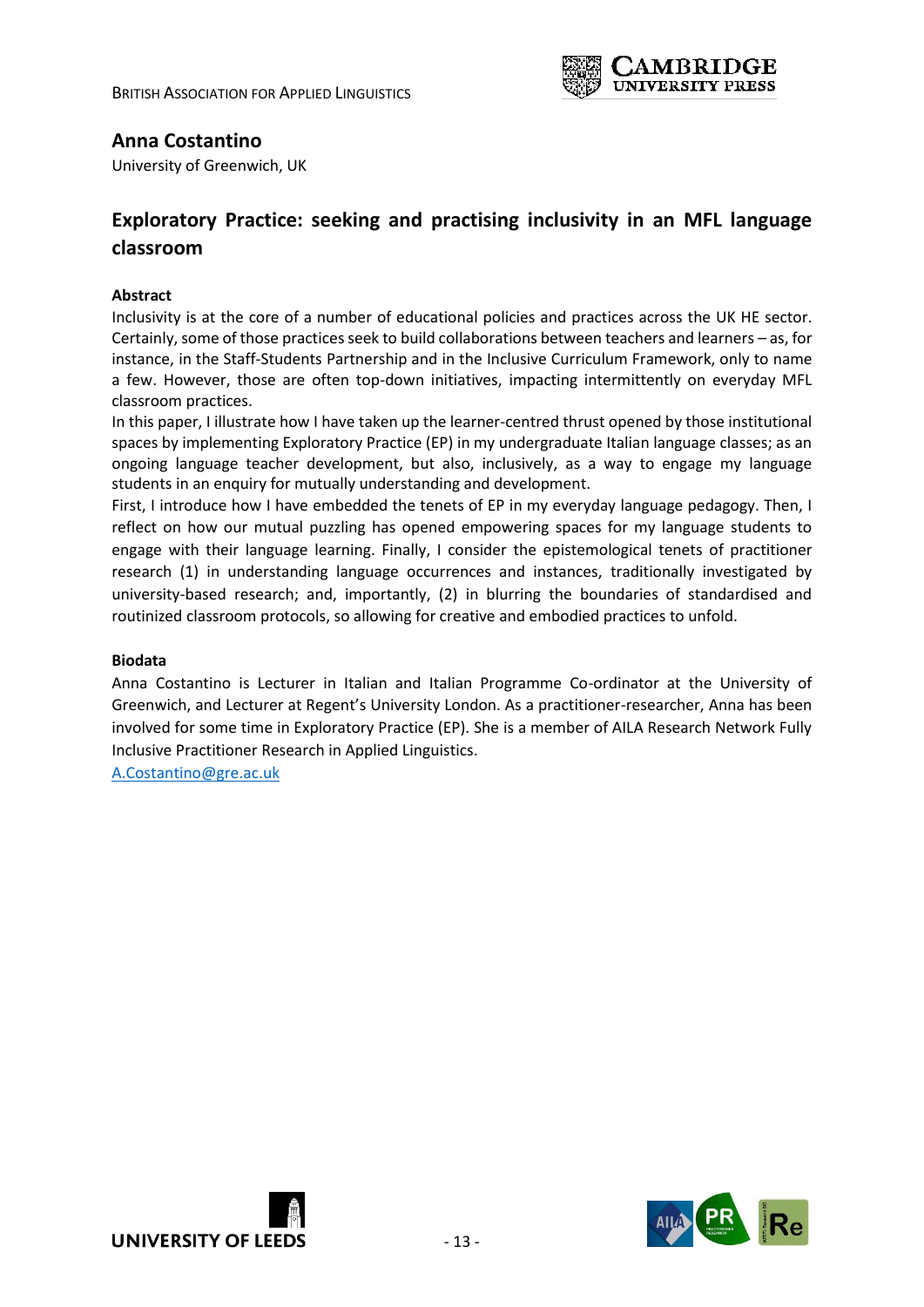

# Poster presentations

### **Hamdan Alzahrani**

University of Leeds

# **A contextually appropriate version of teacher research: What could it offer from teacher perspective?**

### **Abstract**

Teacher Research (TR) can be broadly defined as research conducted by teachers in their own classrooms and contexts for different purposes- here for their own Professional Development (PD). In English Language Teaching (ELT) much academic discussion is concerned with what form TR should take and what purposes it should serve to identify how teachers can best benefit from the affordances of TR. Yet the literature offers very few examples of TR initiatives in which teachers own conceptions of TR and of its feasibility for their context have formed the basis for actually planning TR (Borg, 2009).

My research sets out to contribute to filling this gap in the ELT literature by exploring language teacher understandings of TR and its feasibility in a Saudi University Language Institute using a qualitative research design. Interested teachers were offered an opportunity to conceptualise TR for their own purposes drawing on the plethora of ideas from the different TR conceptual frameworks that currently exist. These teachers also considered the workplace constraints that would need to be addressed to enable their conception of TR to begin to be carried out in their working context. By involving teachers in this way, it is hoped that the form of TR that is adopted will be one that is relevant to these teachers' (and potentially their colleagues') needs and is also feasible in their own context at this point in time. In this poster, I present some of my research findings germane to the potential value of a contextually appropriate version of TR for PD.

I conclude that TR with teachers at the core of its planning could contribute to creating contextual relevance, authenticity, ownership, mutual collaboration amongst colleagues, critical reflection, selfawareness, and ultimately informing learner learning in a non-linear manner

### **Biodata**

Hamdan Alzahrani is a PhD student in Language Education at the University of Leeds. [edhfa@leeds.ac.uk](mailto:edhfa@leeds.ac.uk)



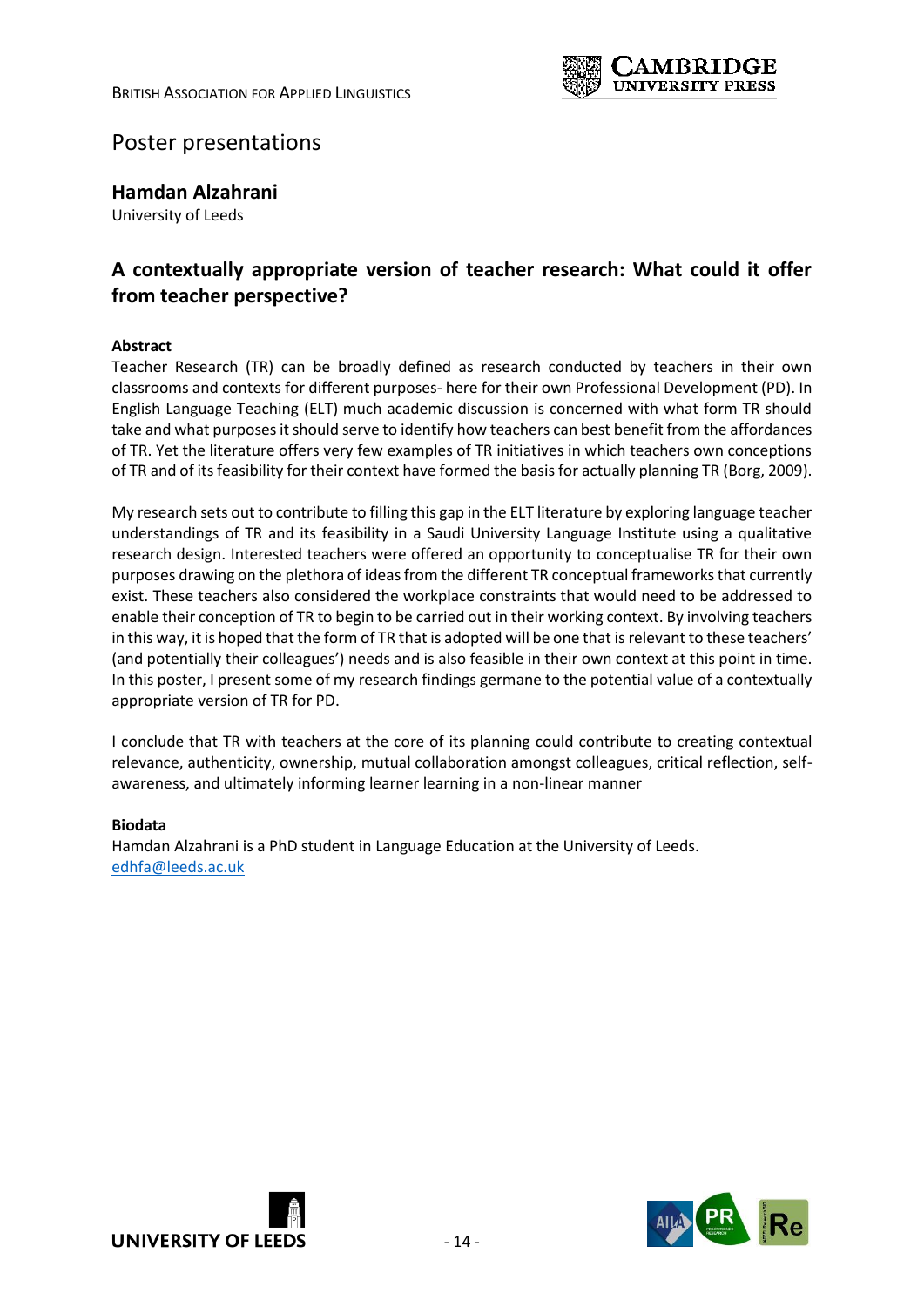

### **Yasmin Dar**

**University of Leicester**

# **The value of fully inclusive Exploratory Practice research in a pre sessional language classroom.**

### **Abstract**

My pre sessional learners often wonder why they have difficulties following a speaker's ideas when listening to an audio in class, e.g. from a course book. I decided to use the principles of Exploratory Practice to help them pin point the root of this problem and then identify short and long term strategies to reduce this burden. In the presentation, I will outline how I used normal classroom activities to collect data that prioritised language learning and teaching; how I involved the learners in taking responsibility for identifying the reasons for not being able to follow a speaker's ideas in a classroom audio. I also challenged myself to combine this particular EP research project with my annual formal observed lesson and was surprised with how natural it was to involve my observer as well as my learners in the EP research process. The Exploratory Practice framework has helped my students, myself, and the line manager to successfully reach mutual understandings of why listening to an audio in a language class can be difficult and how we collaboratively identified strategies to reduce the burden that the students were experiencing. This case study demonstrates the value of fully inclusive Practitioner Research in Applied Linguistics.

#### **Biodata:**

Yasmin Dar is an EAP tutor at the English Language Teaching Unit (ELTU) University of Leicester. She is a committee member of the IATEFL Research SIG and the International Teachers Research! Conference held in Istanbul. She has successfully carried out and shared her Exploratory Practice case studies since 2009.

[yd19@le.ac.uk](mailto:yd19@le.ac.uk)



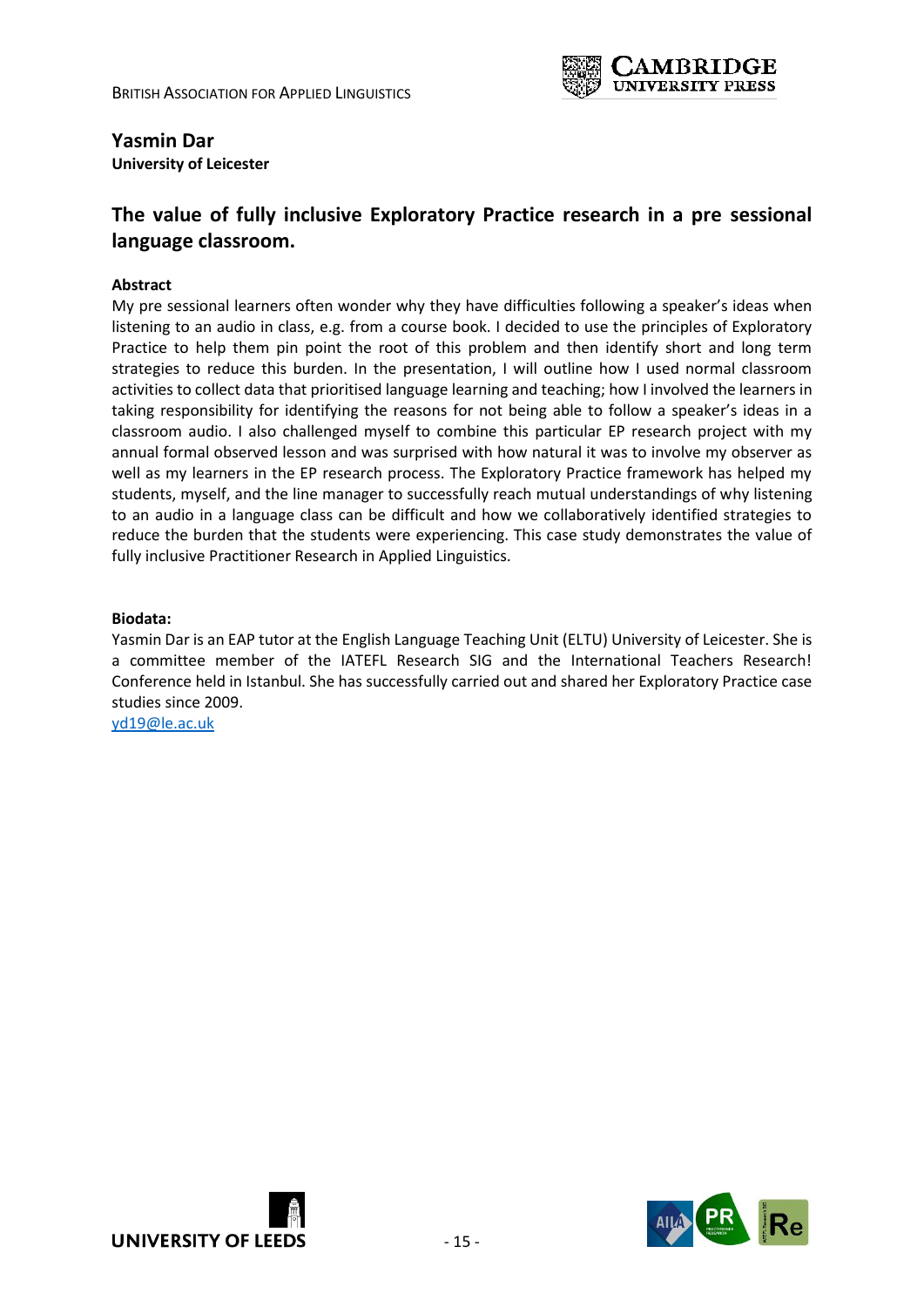

# **Michael Hepworth**

University of Sunderland

# **Professional Identity Development in TESOL: Dialogic, Multimodal Participation in Online Spaces**

### **Abstract**

This pilot practitioner-research project seeks to better understand the affordances and constraints of using a more participatory approach with trainee language teachers on an MA TESOL Independent Distance Learning (IDL) programme at the University of Sunderland.

Evidence suggests no significant differences should be expected regarding the effectiveness of well-designed online learning compared with well-designed classroom based study. However, significant differences still exist in the way students perceive online learning experiences and negative perceptions contribute to higher dropout rates, lower student motivation and lower student satisfaction.

Specifically, Muilenburg & Berge (2005) observe that a lack of online participation is a barrier teacher educators can readily respond to.

Sociocultural and dialogic approaches to pedagogy, (Vygotsky, 1986; Bakhtin, 1981) assert the value of learner participation. For teachers in training, this participation can be key to fostering the professional identities vital to the quality of the educational experience (James, 2017).

So, drawing upon an Action Research methodology, and in response to student feedback, this project aims to evaluate the efficacy of adding more interactive content to an IDL module on theories of second language learning.

In terms of a specific intervention, data analysis tasks were designed and presented in an online Voice Thread site, facilitating dialogic and multimodal engagement with data from research studies. Learners were encouraged to post responses to the data, and to ideas from their peers and teachers.

To evaluate these online posts, and learner and tutor interview feedback, we use a sociocultural approach to agency (Lantolf, 2000) and positioning theory (Davies & Harré, 1990) to gain insight into how trainee language teachers construct professional identities for themselves through online interaction with peers and instructors.

Preliminary findings suggest participation through Voice Thread provides an important space for identity construction. Students report feeling motivated to position themselves professionally as researchers and creators of knowledge, rather than passive recipients of established truths.

Further findings will be used to develop the effectiveness of other modules on the MA TESOL IDL program, and this may be of interest to others working in IDL teacher education contexts.

Bakhtin, M. (1981). *The Dialogic Imagination*: *Four Essays*. Holquist, M. (ed.) Austin, Texas: University of Texas Press

Berge, Z. and L. Muilenburg. (2005) *Student Barriers to Online Learning: A Factor Analytic Study. Distance Learning, 26 (1), pp. 29-48.*

Davies, B., and Harre, R. (1990). Positioning: the discursive construction of selves. *Journal for the theory of Social Behaviour.* **20** (1), pp. 43-63.

Lantolf, J.P. (ed.)(2000). Sociocultural Theory and Second Language Learning. Oxford: Oxford University Press.

Vygotsky, L. (1986). *Language* and *Thought.* Cambridge MA: Harvard University Press.

### **Biodata**

I am a TESOL lecturer at the University of Sunderland. [Michael.Hepworth@sunderland.ac.uk](mailto:Michael.Hepworth@sunderland.ac.uk)



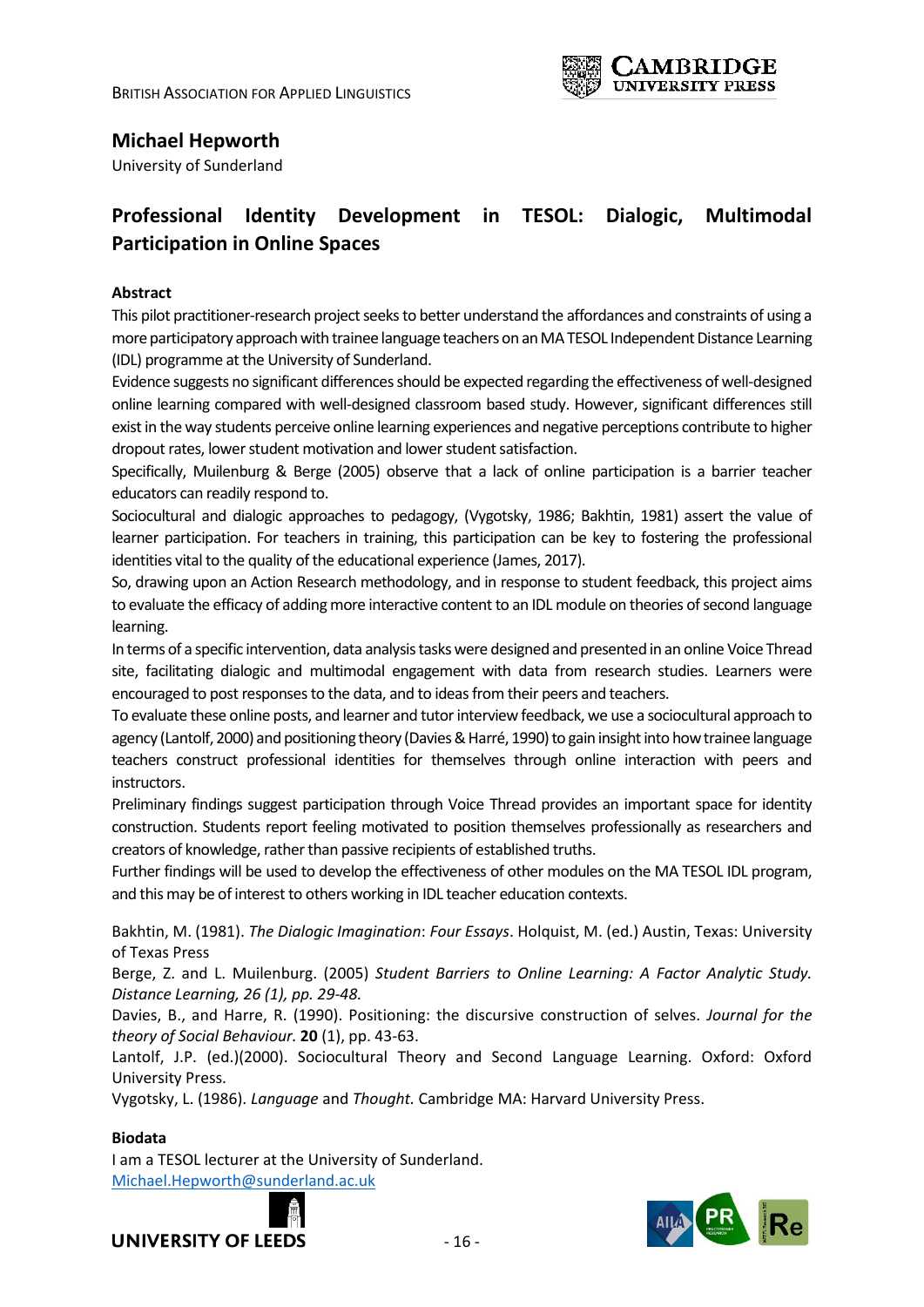

### **Yoshitaka Kato**

Chubu University, Japan

# **Learner-Initiated Exploratory Practice: Is It Feasible in Japan?**

### **Abstract**

Given the premise that learners can be 'practitioners' of their own language learning, this study reports on a case study of learner-initiated Exploratory Practice (EP) in the Japanese context. 'Learnerinitiated EP' here indicates a style of EP where learners (i.e., not teachers) explore their own puzzles. As one of the earliest studies that focused on learners' perspectives on EP, Hanks (2015) persuasively argued that EP was feasible and worthwhile in an EAP classroom in the UK. We have not been sure, however, whether it works in the Japanese context, where, generally speaking, the class size is relatively large, learners tend to be used to being taught and teachers have to follow a fixed syllabus. This study demonstrates 'voice' collected from 60 students at a university in Japan by introducing their puzzles and posters as well as their impressions on doing EP. The findings suggest that EP can be surely manageable in Japan and the students actually enjoyed the learner-oriented nature of EP. The results also revealed that the puzzles created by learners can be categorized into puzzles about language itself and about language learning and teaching, which will be discussed in relation to the professional development of language teachers.

Hanks, J. 2015. ''Education is not just teaching': learner thoughts on Exploratory Practice', *ELT Journal*, vol. 69, no. 2, pp. 117-128.

#### **Biodata**

Yoshitaka Kato, Ph.D., is a lecturer in the Faculty of General Education at Chubu University, Japan. He teaches English for Academic Purposes (EAP) classes utilizing various small group activities. His research interests include practitioner research, cooperative and collaborative language education, and task-based language education.

[kato44taka@gmail.com](mailto:kato44taka@gmail.com)



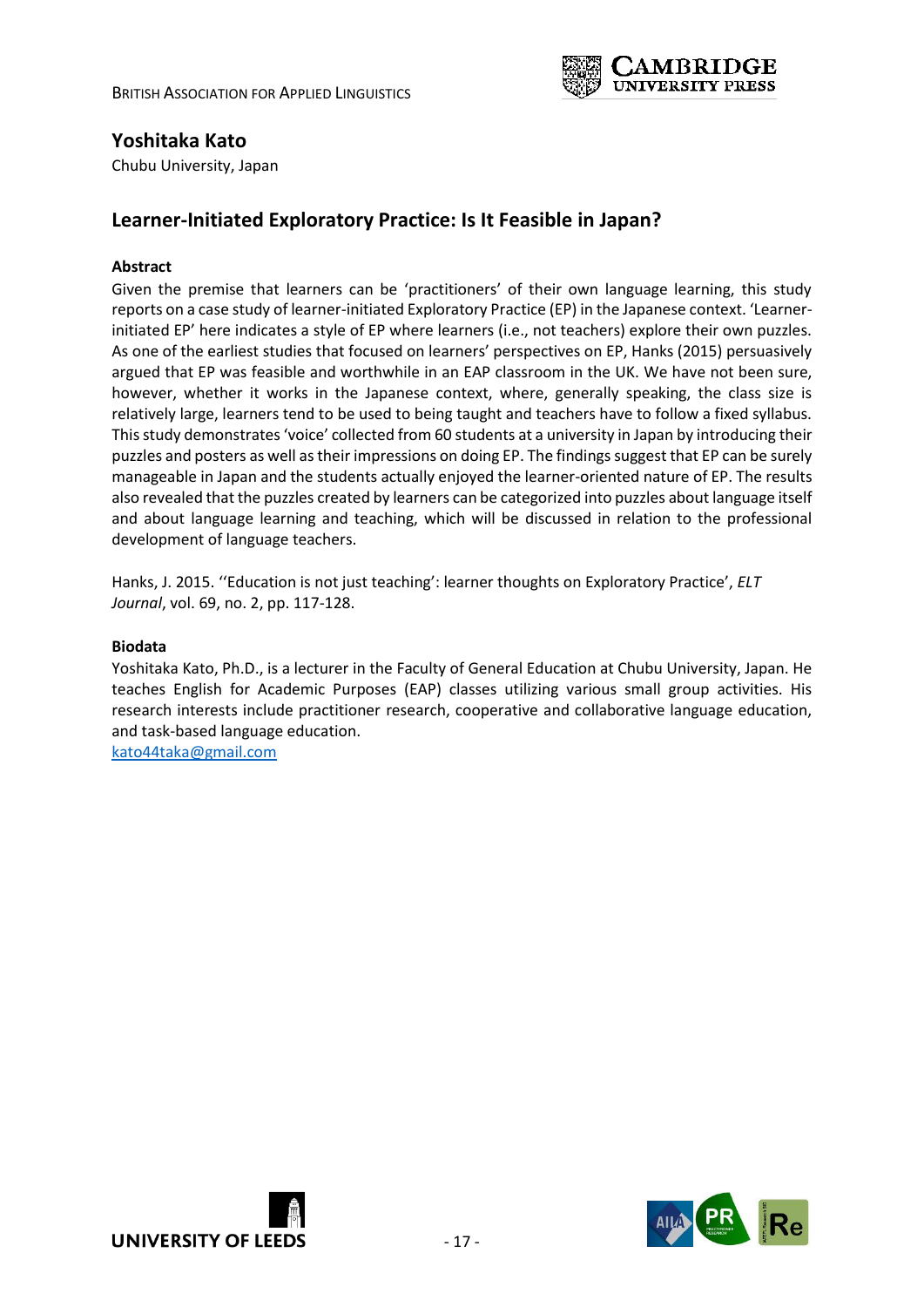

# **Sophie Liggins**

University of Essex

# **Heritage language development and maintenance in secondary school aged students in England**

### **Abstract**

The second stage of my PhD study, which explores the experiences of speakers of heritage languages (HLs) in English secondary schools, is an action research intervention with a group of 10 of HL speakers with a variety of languages and experiences. It is positioned in the view that embracing and utilising plurilingualism is an unutilised yet valuable endeavour in terms of language development and identity in young learners (Roberts 1994) which offers benefits in terms of understanding the role of HLs in literacy, enhanced critical thinking and social development (Cummings 2005, Smyth and Toohey 2009, Moll *et al* 1992).

The intervention is designed to explore a view of bilingualism not as two autonomous languages but as 'sets of resources' (Heller 2007:15) and seeks to highlight inter-related language practices (García and Li Wei 2014). The 19-week programme of plurilingual awareness and translanguaging practices that I am implementing is taking place in my current workplace where I work as a languages teacher. The findings from my research will be fed back to the staff body with the objective to develop perspectives and strategies on language use beyond English, in turn challenging the monolingual norm within which the languages curriculum is often delivered.

Cummings, J. (2005) A Proposal for Action: Strategies for Recognizing Heritage Language Competence as a Learning Resource within the Mainstream Classroom *The Modern Language Journal* Vol. 89, No. 4, pp. 585-592

García, O . & Li Wei (2014) *Translanguaging: Language, Bilingualism and Education* Palgrave Macmillan. Hampshire

Heller, M. (2007) 'Bilingualism as ideology and practice' in M. Heller (ed.): Bilingualism: A Social Approach. Basingstoke: Palgrave.

Moll, L., Amanti, C., Neff, D., & Gonzalez, N. (1992) Funds of Knowledge for Teaching: Using a Qualitative Approach to Connect Homes and Classrooms. *Theory into Practice*, Vol. 31, No. 2, Qualitative Issues in Educational Research (Spring,1992), pp. 132-141.Taylor & Francis.

Smyth, S. and Toohey, K. (2009) Bringing Home and Community to School: institutional Constraints and Pedagogic Possibilities in Miller, J. , Kostogriz,A. and Gearon, M (2009) *Culturally and Linguistically Diverse Classrooms: New dilemmas for teachers.* Multilingual Matters. Bristol

### **Biodata**

A languages teacher for seven years, I developed an interest in students who have a home language different from the dominant language. I began to research the topic of heritage language speakers in schools during my MA in Applied Linguistics in 2016 am now in my second year of PhD study on the topic.

[Sl16790@essex.ac.uk](mailto:Sl16790@essex.ac.uk)



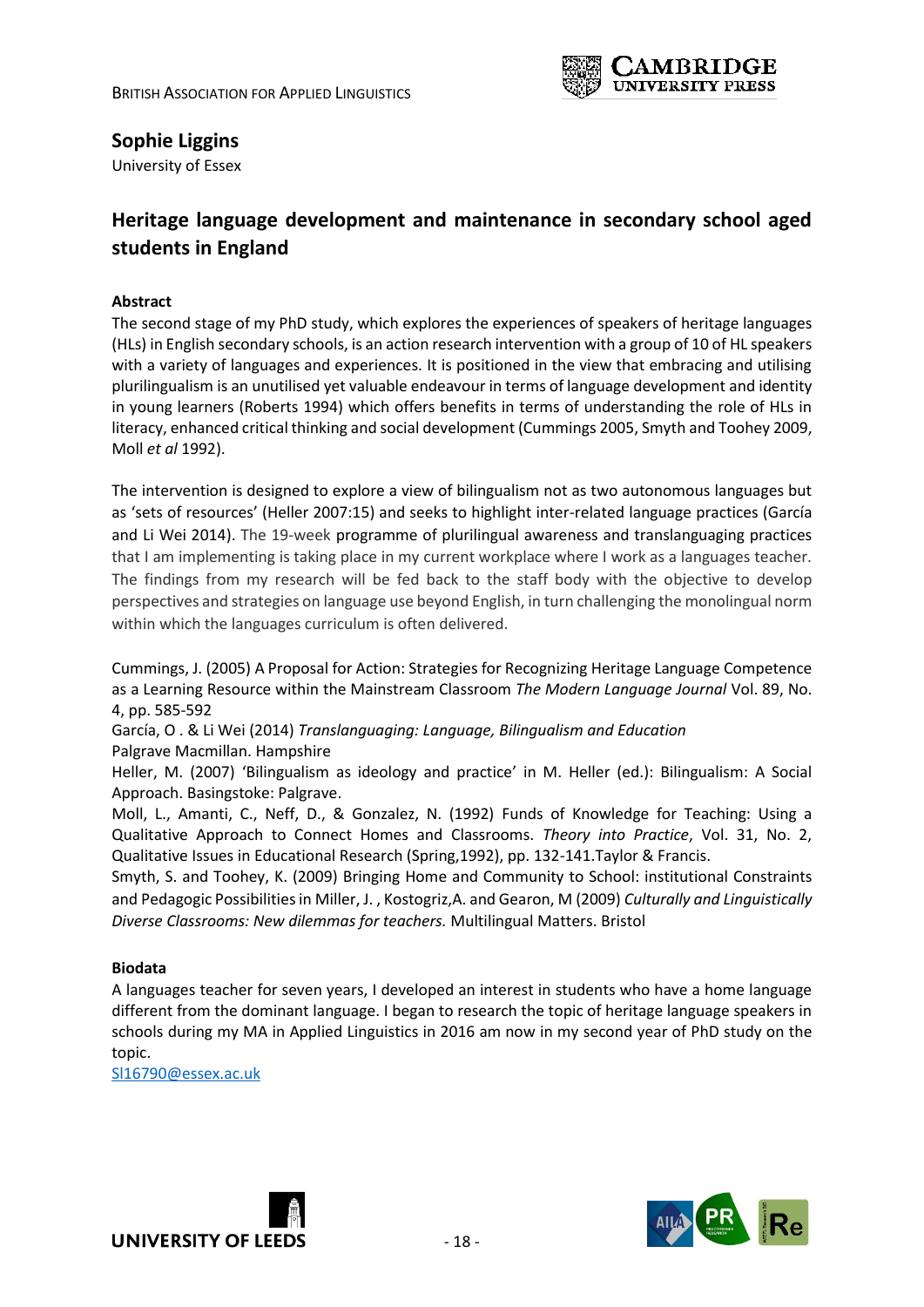

# **Marwa Mohammad Masood**

University of Warwick

# **Analyzing the Learning Outcomes of Mixed-Ability Grouping in Comparison with Other Grouping Strategies**

### **Abstract**

It is a well-known fact that group work can facilitate cooperative learning which promotes individual development in the process (Slavin, 1980). From my personal experience of team-teaching at both the school level and the university level in Bangladesh, I have experienced that mixed-ability grouping is the only appreciated way of forming groups for a group activity in an ESL classroom, which teachers believe to be the most effective way for bringing out the best learning outcomes. This belief is based on Vygotsky's theory of Zone of Proximal Development, which suggests that an individual can reach a higher level of development by surpassing their usual cognitive capability with the help of a more competent peer or a teacher (Chaiklin, 2003). To question this belief, I conducted an exploratory action research as an endeavour to challenge teachers' bias towards a certain grouping technique and carried out a comparative study of the learning outcomes by using alternative grouping strategies in three different classes, namely, mixed-ability grouping, random grouping and friendship grouping. The findings showed that mixed-ability grouping does not always induce the best learning outputs which I believe this practitioner research can encourage teachers to reconsider their classroom practices and rethink future actions.

References

Chaiklin, S. 2003. The zone of proximal development in Vygotsky's analysis of learning and instruction. Vygotsky's educational theory in cultural context, 1, pp. 39-64.

Slavin, R.E. 1980. Cooperative learning. Review of educational research, 50(2), pp.315-342. Available at: https://journals.sagepub.com/doi/abs/10.3102/00346543050002315

### **Biodata**

Marwa Masood is a Hornby scholar (2018-19) from Bangladesh. She is currently pursuing her MA in TESOL at the University of Warwick. She has been working as a Lecturer of English at BRAC University since 2016 and previously worked as a middle-school English teacher at Oxford International School in Bangladesh.

[marwa.masood@warwick.ac.uk](mailto:marwa.masood@warwick.ac.uk)



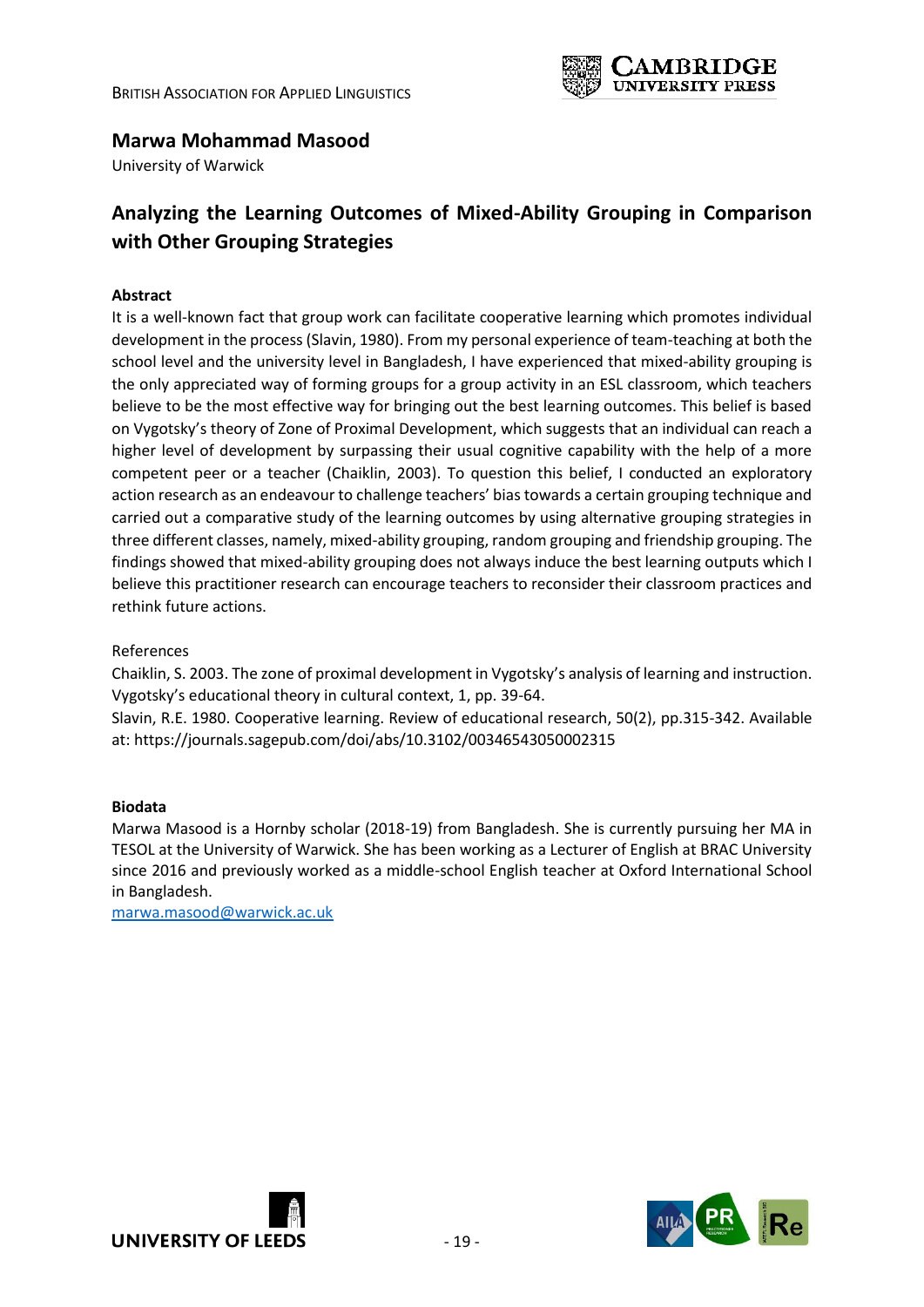

## **Elena Ončevska Ager**

Ss Cyril and Methodius University, North Macedonia

### **Judgementoring: The elephant in the teacher education room**

#### **Abstract**

This poster outlines a practitioner research project which I undertook on one of my teacher education modules. I longitudinally followed an initially struggling pre-service teacher (PST) who appeared to eventually benefit considerably from the mentoring on the course.

The mentoring was shared between myself, the teacher's university instructor, and a school-based teacher. I sought to identify, among other things, the extent to which our mentoring appeared to support the development of the PST. To understand this, I drew on my own, the PST's and the schoolbased teacher's reflective notes, interviews with them, and video recordings of the PST's classes.

I found that even though the PST appreciated and used most of our support, the quality of the mentoring offered would ideally be more in line with the PST developmental needs, and with a stronger focus on elicitation rather than judgementoring, i.e. "revealing readily and/or too often [one's] judgements and evaluations of the mentee's planning and teaching (e.g. through 'comments', 'feedback', advice, praise, criticism)" (Hobson & Malderez, 2013, p. 90).

I argue that less prescriptive and more dialogic approaches to mentoring may be more conducive to professional learning, including developing teacher agency.

Hobson, A. and Malderez, A. (2013) Judgementoring and other threats to realizing the potential of school-based mentoring in teacher education. International Journal of Mentoring and Coaching in Education, 2 (2), 89-108.

#### **Biodata**

Elena Ončevska Ager is Assistant Professor in Applied Linguistics at Ss Cyril and Methodius University, North Macedonia. Her work involves supporting the development of pre-service EFL teachers in faceto-face and online contexts. Apart from second language teacher education, her research interests also include group dynamics, motivation and learner autonomy. [elena.oncevska@flf.ukim.edu.mk](mailto:elena.oncevska@flf.ukim.edu.mk)